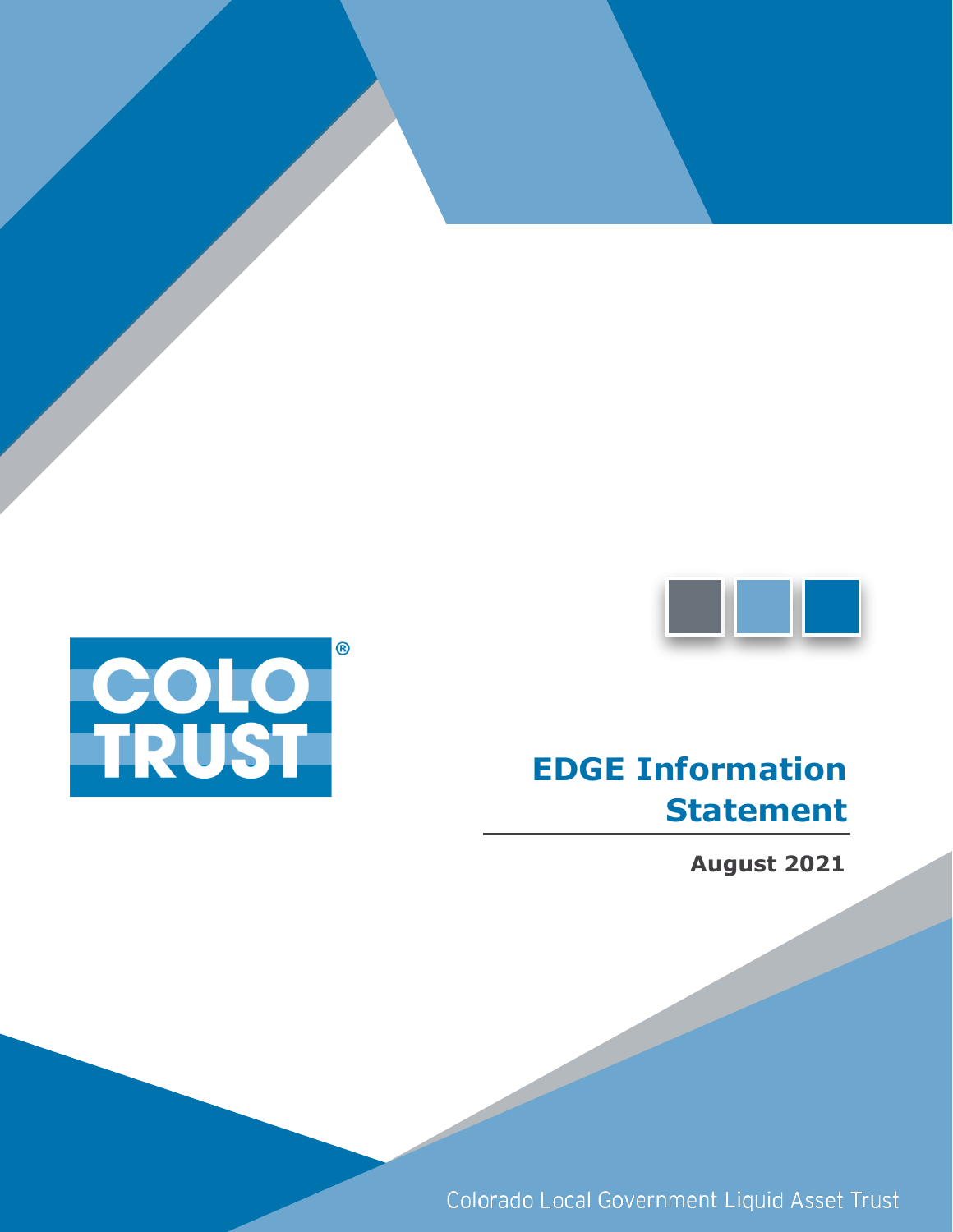

## **Table of Contents**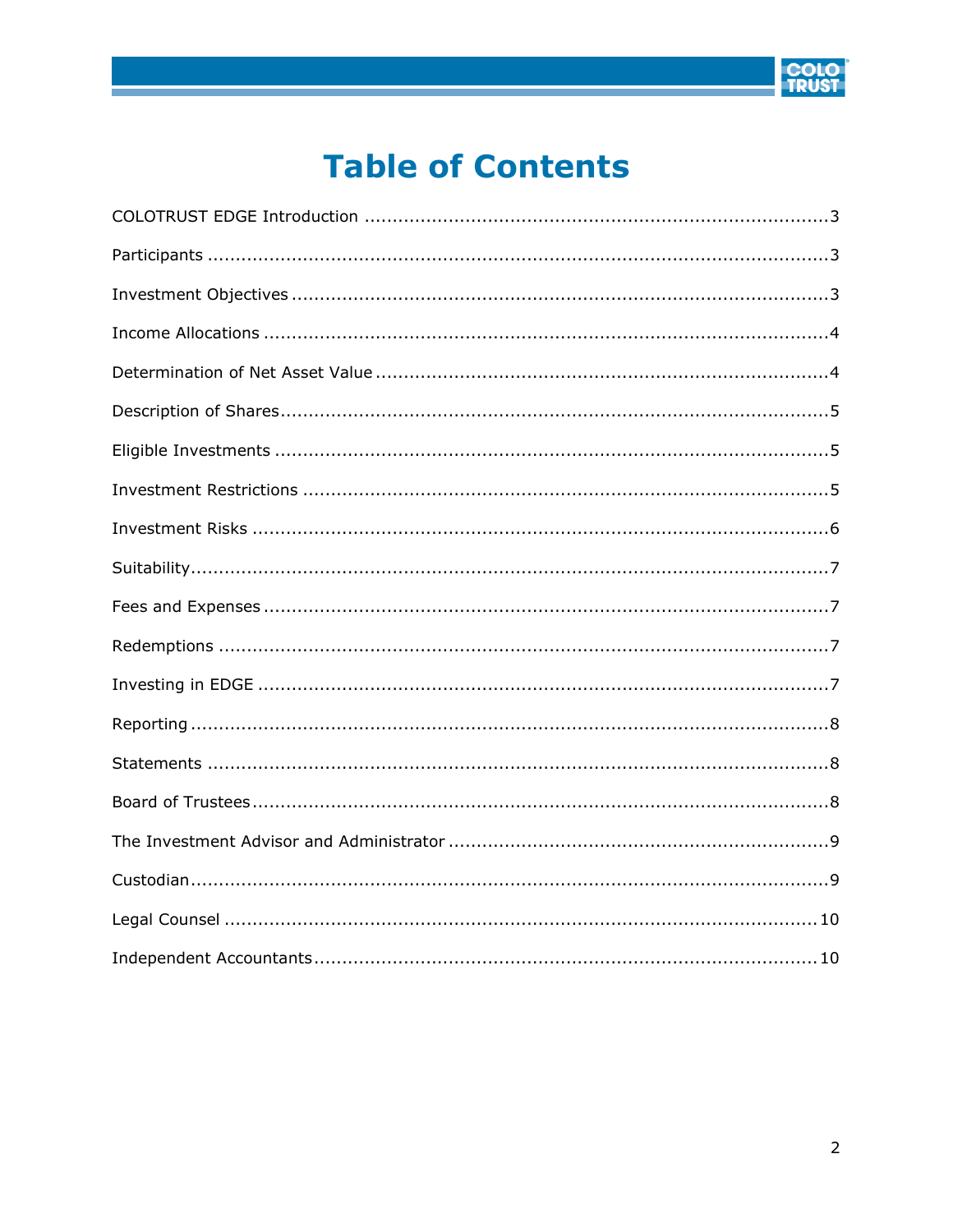

### <span id="page-2-0"></span>COLOTRUST EDGE Introduction

The Colorado Local Government Liquid Asset Trust (COLOTRUST – the Trust) is pleased to offer COLOTRUST EDGE (EDGE), a fund for Colorado governmental entities that are or become COLOTRUST Participants. As further described herein, the EDGE portfolio is an actively managed portfolio consisting of money market instruments and medium-term notes designed for the short to intermediate reserve and surplus funds of Colorado local governments.

EDGE was organized in 2021 in accordance with Investment Funds - Local Government Pooling Act, (Part 7, Article 75, Title 24, Colorado Revised Statues) to allow Colorado governmental entities to pool their funds to take advantage of short-term investments and maximize net interest earnings.

EDGE was created pursuant to the COLOTRUST Indenture of Trust (the Indenture). The most recently Amended and Restated Indenture was adopted by the COLOTRUST Board of Trustees (the Board) and became effective on May 1, 2021. Governmental entities that participate in the EDGE portfolio of the Trust are referred to as "Participants" in the Indenture and this Information Statement. The Indenture allows COLOTRUST Participants to register and participate in EDGE. Each potential EDGE Participant receives a copy of the Indenture, the Information Statement, Investment Policy, and current financial statements before becoming a Participant.

#### <span id="page-2-1"></span>**Participants**

EDGE is available to any Colorado local government that is or becomes a Participant by taking appropriate official action to adopt the COLOTRUST Indenture of Trust, open an account in the Trust, and maintain a balance in the account. Each Participant appoints a Designee, and all official communications between the Trust and a Participant are through the Designee.

#### <span id="page-2-2"></span>Investment Objectives

EDGE is designed to complement the daily liquidity offered by the COLOTRUST PRIME and COLOTRUST PLUS+ funds for Colorado governmental entities. The general objective of EDGE is to outperform the yields generated by COLOTRUST's daily liquidity funds by taking modest interest rate and liquidity risk and maintaining similar credit risk while preserving capital by investing only in securities that are legal pursuant to the Legal Investments Act (Part 6, Article 75, Title 24, C.R.S.) and the Public Deposit Protection Act (Articles 10.5 and 47 of Title 11, C.R.S.) (the Statutes).

EDGE offers Participants an actively managed enhanced cash portfolio to meet their intermediate liquidity needs. **EDGE does not seek to maintain a stable Net Asset Value (NAV).** EDGE will establish a \$10.00 transactional share price and will calculate and publish a fair value NAV. The EDGE portfolio is characterized by a higher weighted average maturity (WAM) and a longer target duration than either COLOTRUST PRIME or COLOTRUST PLUS+.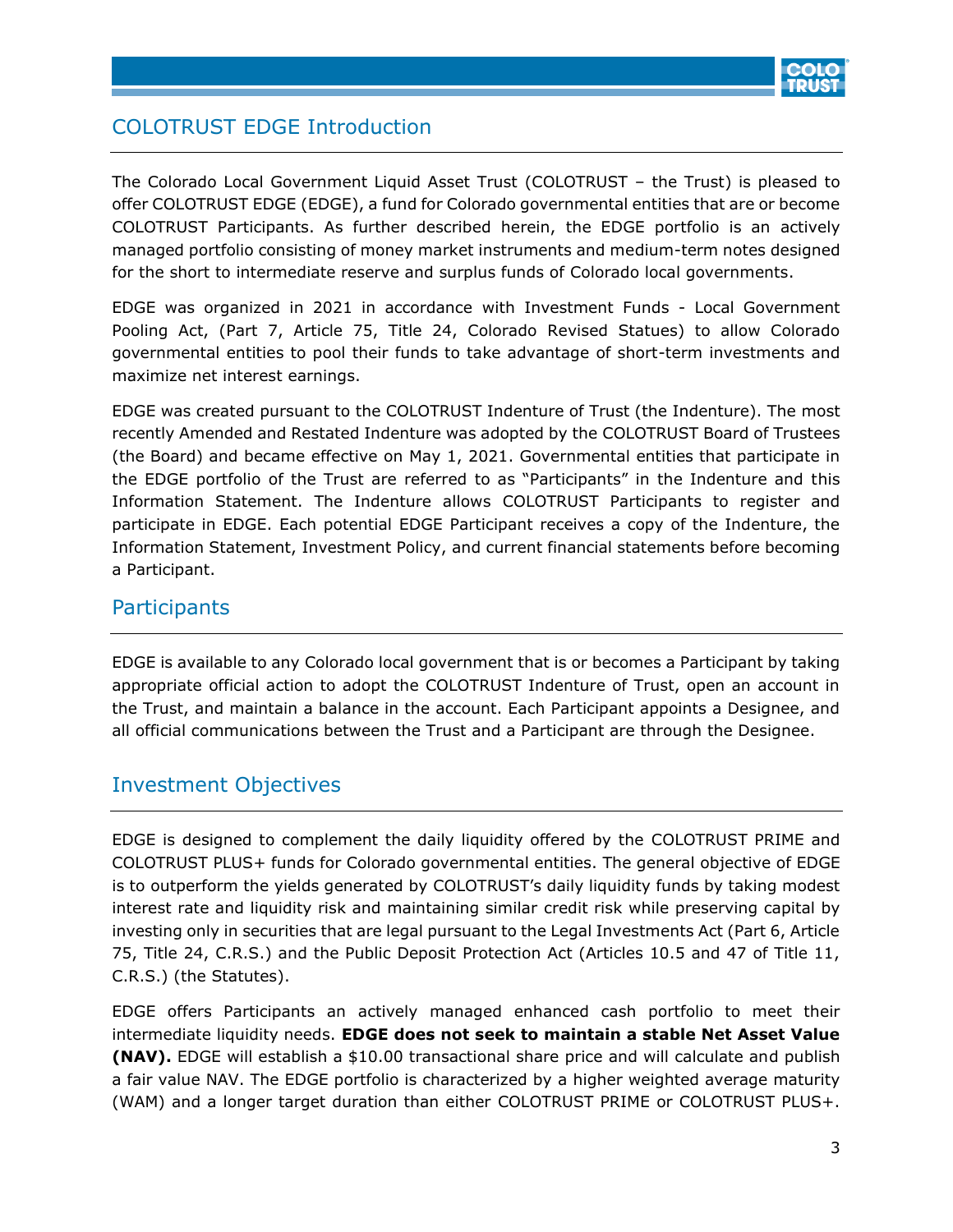

The principal value of an EDGE investment may fluctuate and could be greater or less than \$10.00 per share at time of purchase, prior to redemption, and at the time of redemption.

COLOTRUST is registered with the Securities Commissioner of the State of Colorado in accordance with the Local Government Investment Pool Trust Fund Administration and Enforcement Act (Part 9, Article 51, Title 11, C.R.S.).

COLOTRUST adheres to the Financial Accounting Standards Board (FASB) guidelines for its accounting and financial reporting principles. In accordance with FASB guidance, the Trust utilizes ASC 820 "Fair Value Measurement and Disclosure" to define fair value, establish a framework for measuring fair value, and expand disclosure requirements regarding fair value measurements.

COLOTRUST EDGE is rated 'AAAf'/'S1' by FitchRatings which generally speaks to the overall credit quality of the portfolio's holdings. The 'AAAf' rating is Fitch's opinion on the overall credit profile within a fixed-income fund/portfolio and indicates the highest underlying credit quality of the pool's investments. The 'S1' volatility rating is Fitch's opinion on the relative sensitivity of a portfolio's total return and/or net asset value to assumed changes in credit spreads and interest rates. The 'S1' volatility rating indicates that the fund possesses a low sensitivity to market risks. This rating is neither a market rating or a specific recommendation to buy or sell a security. Ratings are subject to change and do not remove credit risk.

*No assurance can be given that the Trust will achieve its investment objective or that any benefits described in this information statement will result from the investment of monies in the Trust.* 

#### <span id="page-3-0"></span>Income Allocations

All net investment income of each portfolio is determined as of the close of business each day (and at such other times as the Board may determine). Net income that has thus accrued to the Participants is converted as of the close of business at month-end into additional shares that are thereafter held in each Participant's account. Net income that has accrued to Participants executing a full redemption is converted upon the fifth business day after the trade date into additional shares that reflect the accrued net income amount. Reinvested net income is converted into full and fractional shares at the rate of the reinvestment date's NAV. The Trust's policy is to distribute net realized capital gains, if any, in a reasonable time frame after the gain is realized.

Net income for each portfolio each day consists of (1) all accrued interest income on assets of the portfolio; plus or minus (2) any amortized purchase discount or premium; less (3) accrued expenses.

#### <span id="page-3-1"></span>Determination of Net Asset Value

The Trust determines the net asset value of the shares of the EDGE portfolio as of the close of business of each day. The net asset value per share of each portfolio is computed by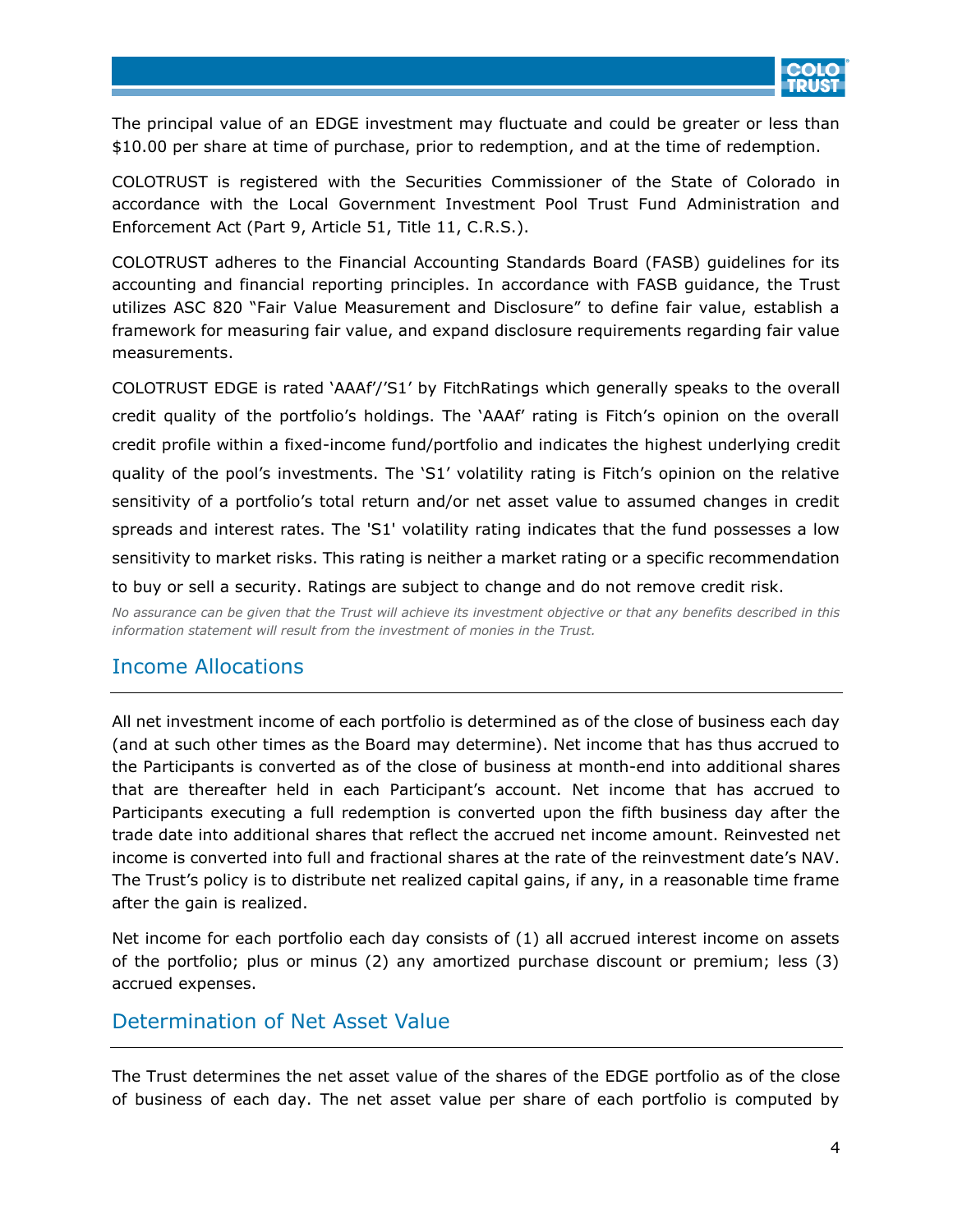

dividing the total value of the securities and other assets of the portfolios, less any liabilities, by the total outstanding shares of the portfolios. Liabilities, which include all expenses and fees of the Trust, are accrued daily.

For the purpose of calculating EDGE's net asset value per share, the securities held by the portfolio are valued as follows: (1) securities for which market quotations are readily available are valued at the most recent bid price or yield equivalent as obtained from one or more market makers for such securities; (2) all other securities and assets are valued at fair market value determined in good faith.

There can be no assurance that the net asset value will not vary from \$10.00 per share. The net asset value per share of the Trust may be affected by general changes in interest rates resulting in increases or decreases in the value of the securities held by the Trust. The market value of such securities will vary inversely to changes in prevailing interest rates. Thus, if interest rates have increased from the time a security was purchased, such security, if sold, might be sold at a price less than its cost. Similarly, if interest rates have declined from the time a security was purchased, such security, if sold, might be sold at a price greater than its cost.

#### <span id="page-4-0"></span>Description of Shares

The beneficial interests of the Participants in the assets of the EDGE portfolio and the earnings thereon are, for convenience of reference, divided into shares that are used as units to measure the allocation of beneficial interest among Participants. All shares participate equally in distributions and have equal liquidation and other rights. The shares have no preference, conversion, exchange, or preemptive rights. For all matters requiring a vote of Participants, each Participant, through its Designee, is entitled to one vote with respect to each matter, without regard to the number of shares held by the Participant.

#### <span id="page-4-1"></span>Eligible Investments

The EDGE portfolio invests in securities that are legal pursuant to the Statutes. For a more complete description of permitted investments please refer to the EDGE Investment Policy, available on www.colotrust.com.

#### <span id="page-4-2"></span>Investment Restrictions

The Trust may buy and sell and enter into agreements to buy and sell the permitted investments subject to the restrictions described below. These restrictions are considered to be fundamental to the operation and activities of the Trust and may not be changed without a majority vote of the Participants.

1. The Trust may not make any investment other than a permitted investment.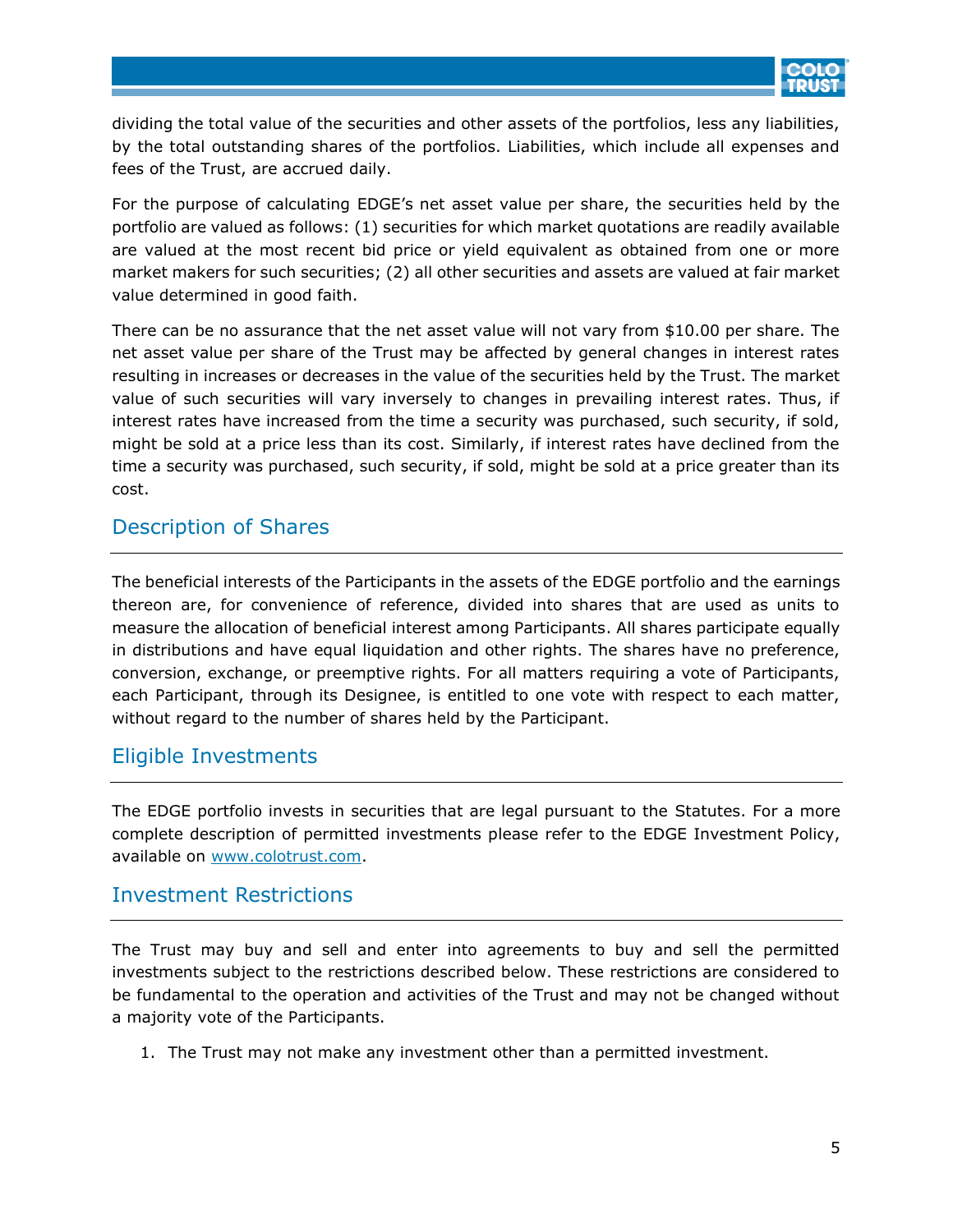

- 2. The Trust may not make any investment other than investments authorized by the Board's investment policy, Indenture, and the statutes of the state of Colorado, as the same may be amended from time to time; provided, however, the Board and the Trust shall not be responsible for insuring compliance with any investment restrictions provided for in a Participant's home rule charter or elsewhere.
- 3. The portfolio may invest in permitted securities with maximum maturities as outlined by the Legal Investments Act (Part 6, Article 75, Title 24, C.R.S.).
- 4. The Trust may neither borrow money nor incur indebtedness whether or not the proceeds thereof are intended to be used to purchase permitted investments except as a temporary measure to facilitate withdrawal requests which might otherwise require unscheduled dispositions of portfolio investments and only as to the extent permitted by law.
- 5. The Trust may not buy securities from or sell securities to the Administrator, the Investment Advisor, the Custodian, or any member of the Board (Trustee), or with any affiliate, officer, director, employee, or agent of any of them.

The Trust may not enter into any repurchase agreements for any securities that are not listed as" permitted investments" in the previous section. In addition, all such agreements must be initially collateralized at 102% and additional securities must be provided if the market value of the collateral falls below 101.5%.

#### <span id="page-5-0"></span>Investment Risks

There are several risks associated with pooled investments. Such risks could adversely impact the pool's performance, or in extreme instances lead to a loss of the principal investment.

**Credit Risk** – Credit risk results from the possibility that an issuer of a security defaults by failing to pay the principal or interest in a timely manner. Any negative change to the credit quality of the portfolio holdings could lead to a decline in share price.

**Interest Rate Risk** – The potential that changes in overall interest rates could negatively impact the values of the fixed-income securities held within the portfolio(s). Changes to interest rates tend to have a greater impact on longer maturity fixed-income securities. Interest rate risk with respect to EDGE could result in a lower NAV at redemption than at purchase.

**Liquidity Risk** – Liquidity risk results from the inability to efficiently convert assets into cash without suffering losses.

**Other Forms of Risk** – Investing involves risks including the possible loss of principal that EDGE investors would have to bear. The investment decisions made by COLOTRUST for Participants are subject to certain risks and such decisions may not always be profitable. COLOTRUST does not guarantee returns or performance against stated benchmarks. Many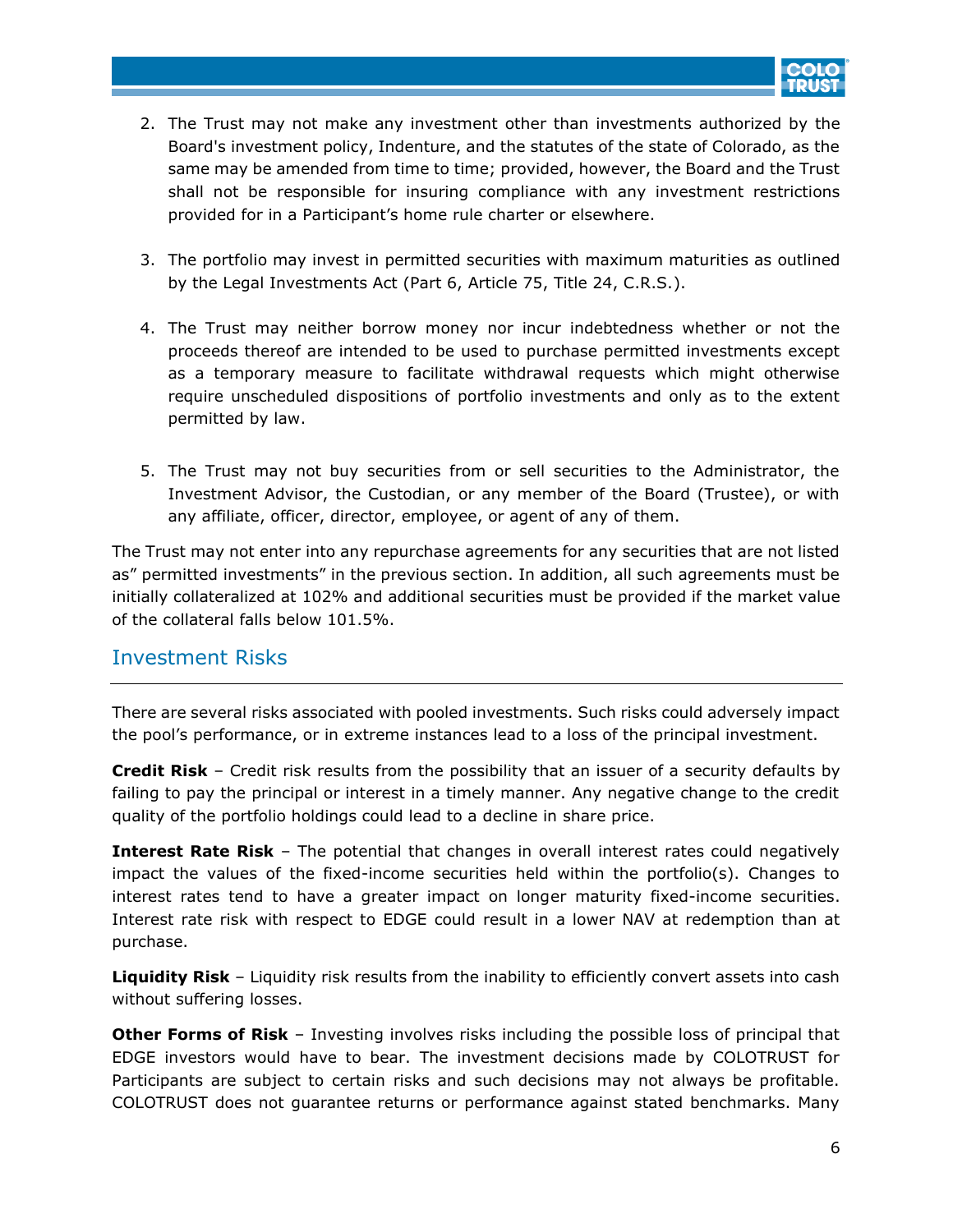

factors affect performance including changes in market conditions and interest rates and in response to other economic, political, or financial developments.

#### <span id="page-6-0"></span>**Suitability**

It is the EDGE investors' responsibility to review the EDGE Information Statement and Investment Policy in order to determine whether EDGE is a suitable and eligible investment under the investors' relevant Investment Policy.

#### <span id="page-6-1"></span>Fees and Expenses

The Trust has entered into an agreement with Public Trust Advisors, LLC, effective February 7, 2020 whereby Public Trust is paid a fee, calculated daily and paid monthly, at an annual rate of up to 0.12% (12 basis points) of the individual EDGE investment of each Participant. This fee will accrue on a daily basis for the duration of the investment in EDGE. Public Trust may, from time-to-time, choose to voluntarily waive fees for the benefit of the fund participants.

Public Trust is responsible for payment of the costs of operation of the Trust including but not limited to Administrator and Investment Advisor fees, Custodian fees, ratings agency fees, operational, and marketing expenses.

#### <span id="page-6-2"></span>Redemptions

Redemptions are unlimited and met on a transaction date plus five (5) business days' basis. "Business day" means any day of the year other than (a) a Saturday or Sunday, (b) any day on which banks located in Denver, Colorado, are required or authorized by law to remain closed, or (c) any day on which the New York Stock Exchange is closed. Participants are able to redeem EDGE shares in the COLOTRUST online order portal (the "portal"); phone orders are not an acceptable method of redeeming EDGE shares. Five business days after an EDGE Participant enters a redemption in the portal, the funds are distributed from the EDGE portfolio to the account designated by the Participant. Once the redemption transaction is entered in the portal, the Participant receives daily income allocations for the five (5) days between the redemption having been entered and the Participant receiving the redeemed funds.

Redemptions must be entered in the portal by 11:00 am MT.

#### <span id="page-6-3"></span>Investing in EDGE

EDGE is available to COLOTRUST PLUS+ and PRIME Participants as well as to new Participants. Prior to investing in EDGE, Participants are required to submit an EDGE Account Registration Form, which is available on www.colotrust.com.

Upon the Participants' receiving acknowledgement of EDGE registration from COLOTRUST, shares of EDGE are acquired by the Participant in the portal or by check contribution form.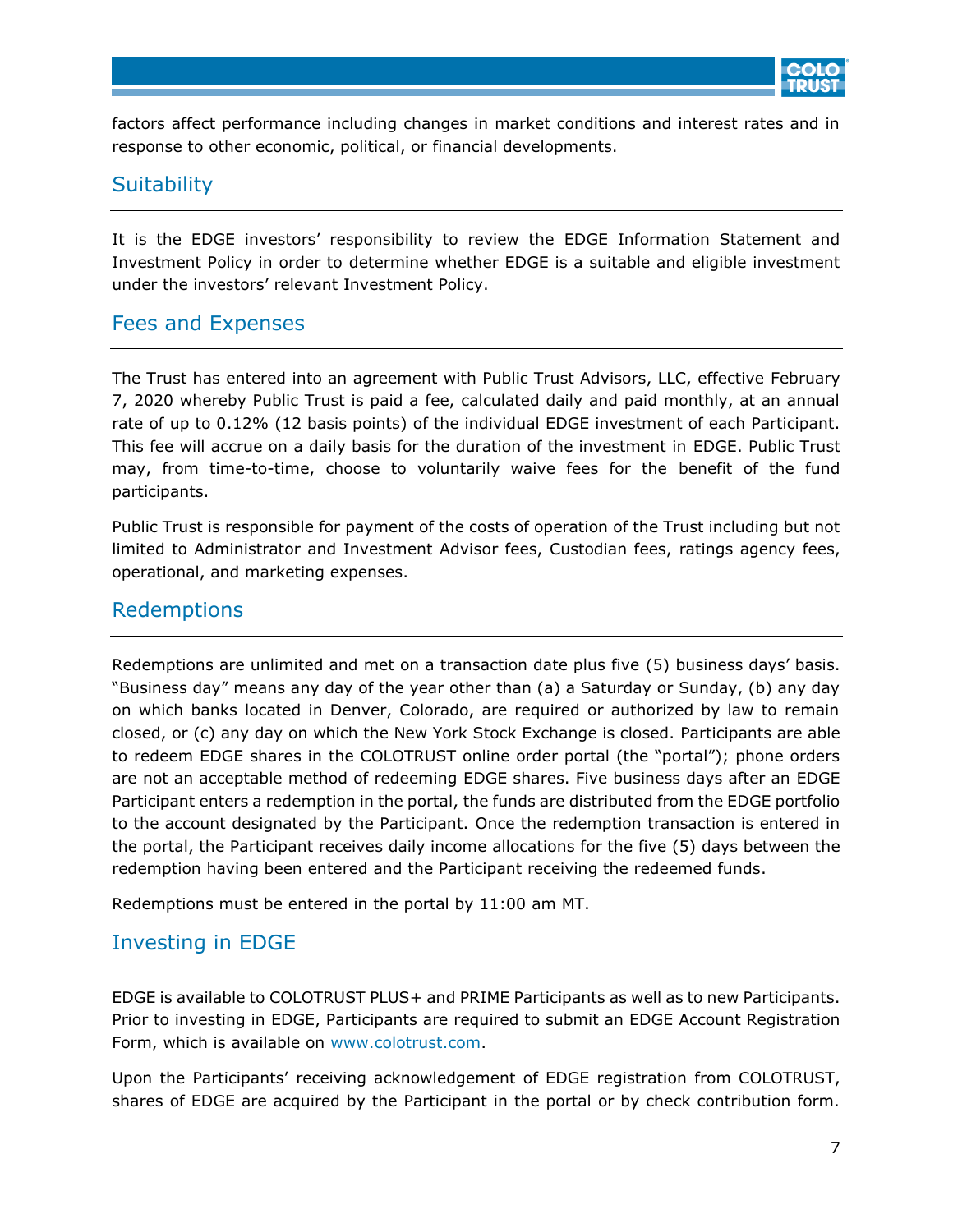

There is no minimum initial investment amount, nor a minimum required balance after the purchase is made. EDGE contributions and transfers must be submitted via the portal by 11:00 am MT.

#### <span id="page-7-0"></span>Reporting

Each Participant receives quarterly and annual financial statements of the Trust as well as a monthly statement of the Participant's EDGE account(s). The annual financial statements are issued as of the Trust's fiscal year end on December 31 each calendar year. Participants are advised to review the financial statements of the Trust that are furnished to them. The reports also include sufficient information to establish compliance with the investment policy established in the Indenture and other information required by the statutes of the state of Colorado and by regulations promulgated by the Securities Commissioner of the State of Colorado.

The Trust answers inquiries from Participants at any time during business hours. Inquiries may be made by mail, email at info@colotrust.com, via the Internet at www.colotrust.com, or by phone at (303) 864-7474 from the Denver area or at (877) 311-0219 outside of the Denver area. The telefax number is (877) 311-0220. The mailing address is COLOTRUST, 717 17th Street, Suite 1850, Denver, Colorado 80202.

#### <span id="page-7-1"></span>**Statements**

In addition to the quarterly and annual financial statements of the Trust, a monthly statement is provided for the accounts of EDGE Participants. In addition to the fair value NAV, the Statement will provide the month's beginning balance, purchases, redemptions, income earned, income earned year-to-date, month-end balance, and transaction activity summary.

#### <span id="page-7-2"></span>Board of Trustees

The Board is responsible for assuring compliance with the Indenture and the investment restrictions therein. The Board has the power to administer the Trust and the affairs of the Trust. Further information about the COLOTRUST Board of Trustees, its structure, roles and responsibilities is available on www.colotrust.com and in the COLOTRUST Information Statement.

The Board is responsible for the investments of the Trust and for the general administration of the business and affairs of the Trust; however, the Trustees are not required personally to conduct all of the business of the Trust and consistent with its ultimate responsibility, the Board has appointed an Administrator, an Investment Advisor, a Custodian, Legal Counsel, and an Independent Accountant. The Board may assign such duties to the Administrator, Investment Advisor, and Custodian as it deems to be necessary or desirable for the efficient management of the Trust.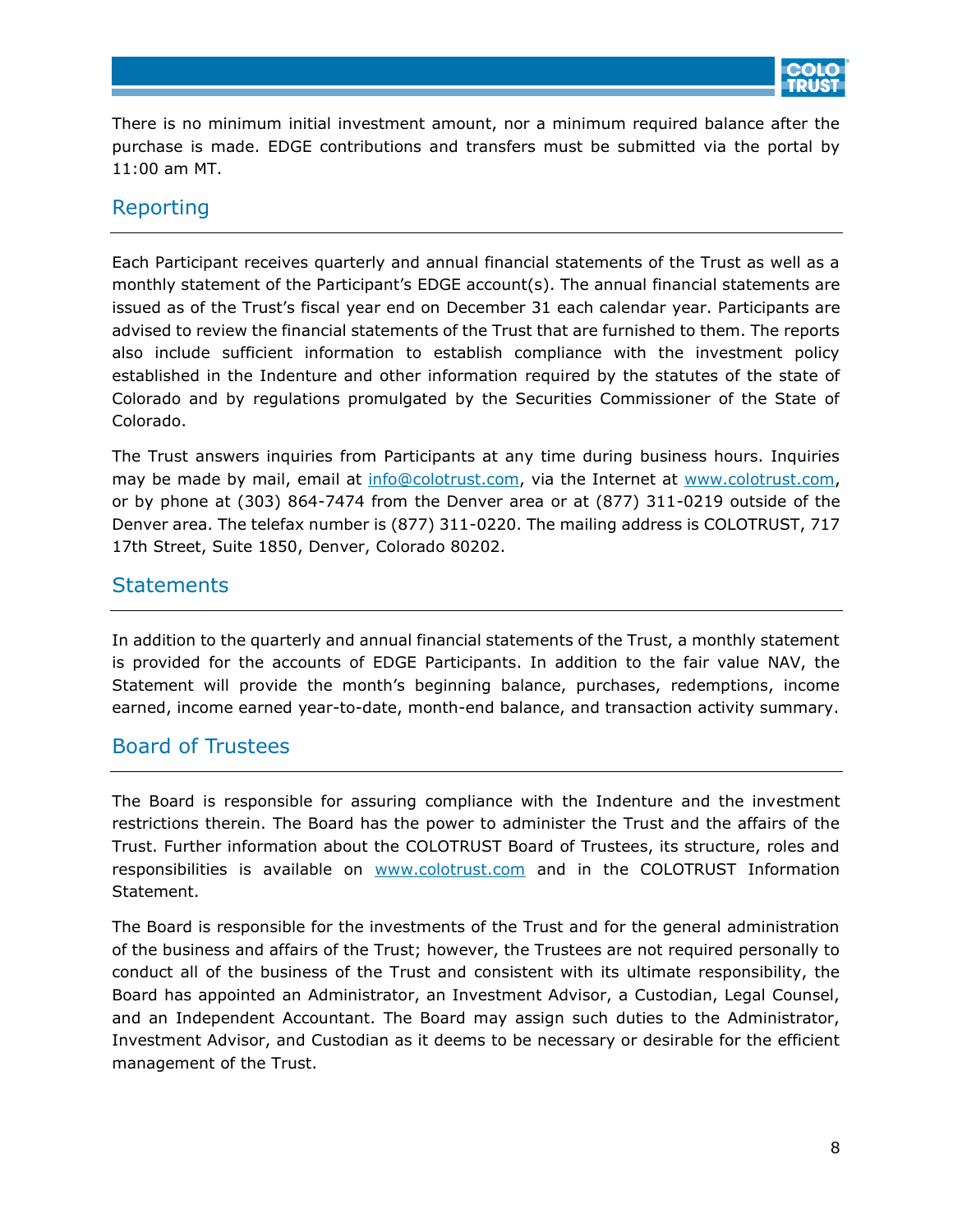

## <span id="page-8-0"></span>The Investment Advisor and Administrator

Pursuant to an agreement with the Trust, Public Trust Advisors, LLC (Public Trust) serves as the Investment Advisor and Administrator of the Trust.

As Investment Advisor, Public Trust provides investment services to the Board. Public Trust is an investment advisory firm located in Denver, Colorado.

Public Trust is registered with the Securities and Exchange Commission as an investment advisor under the Investment Advisers Act of 1940.

As Administrator, Public Trust services all Participant accounts in the Trust, determines and allocates income of the Trust, provides certain written confirmation of the investment and withdrawal of funds by Participants, provides administrative personnel and facilities to the Trust, determines the net asset value of the Trust, and performs all related administrative services for the Trust. At least quarterly, the Administrator provides the Board with a detailed evaluation of the performance of the Trust based upon a number of factors. This evaluation includes a comparative analysis of the Trust's investment results in relation to industry standards such as the performance of comparable money market mutual funds and various indices of money market securities.

The Agreement with Public Trust may not be assigned, by operation of law or otherwise, by Public Trust, without the express written consent by the Trust and may be terminated without penalty on 45 days written notice at the option of the Trust or Public Trust.

The Trust is prohibited from buying securities from and selling securities to Public Trust and any of its affiliates.

#### <span id="page-8-1"></span>Custodian

UMB Bank, N.A. serves as Custodian for the Trust pursuant to a Custodian Agreement. UMB Bank acts as safekeeping agent for the Trust's investment portfolios and serves, in accordance with the statutes of the state of Colorado, as the depository in connection with the direct investment and withdrawal mechanisms of the Trust. UMB Bank does not participate in the Trust's investment decision-making process.

On occasion, the Trust uses other custodians for some permitted investments such as triparty repurchase agreements.

The Custodian Agreements remain in effect until terminated by either the Trust or the Custodian. The Agreements are not assignable without the prior written consent of the Trust and may be terminated without penalty on 60 days written notice at the option of the Trust or the Custodian.